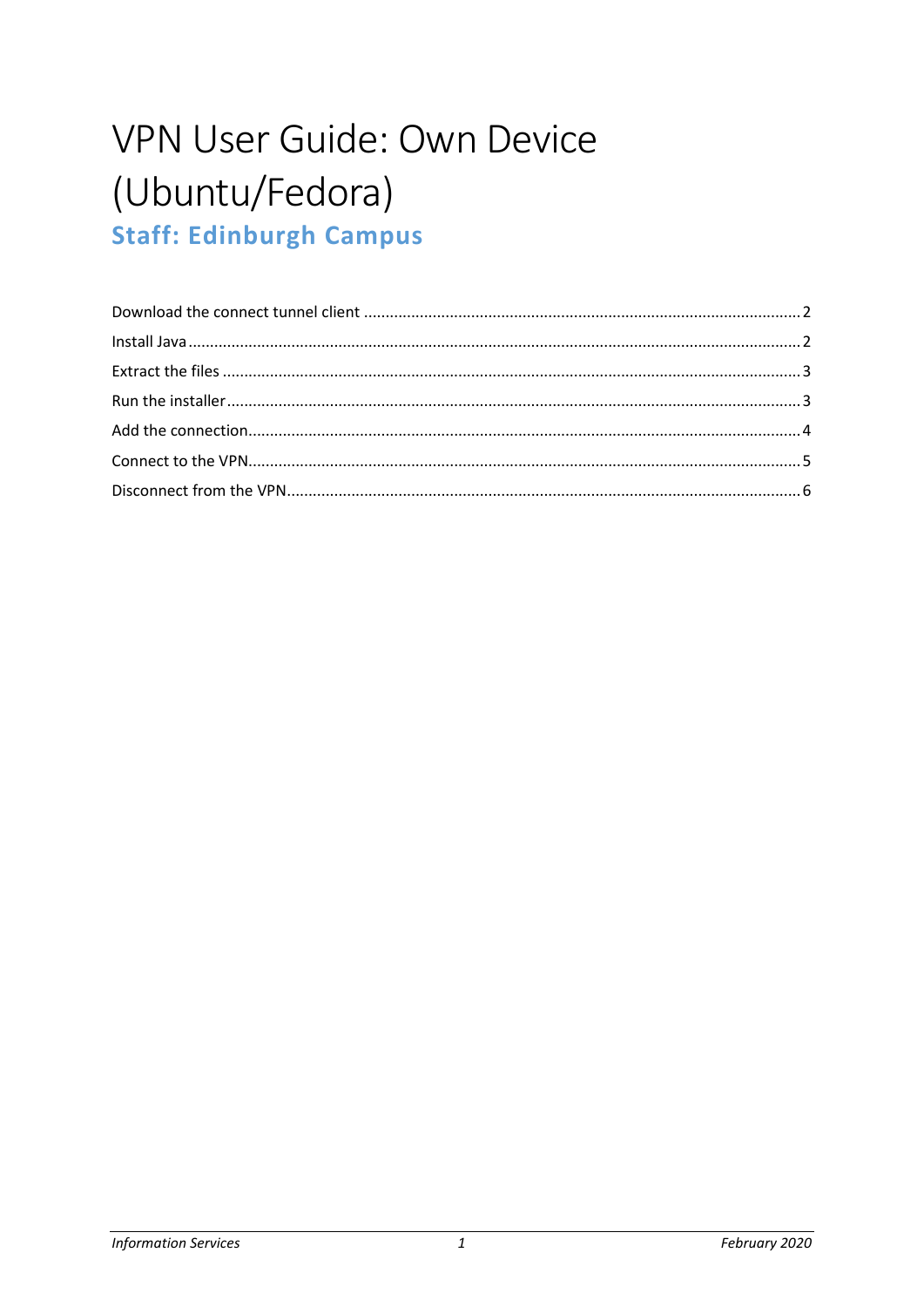## <span id="page-1-0"></span>Download the connect tunnel client

There is a 32bit and a 64bit SonicWALL Connect Tunnel client for Ubuntu/Fedora installation.

O **B** 日本日数不

#### <span id="page-1-1"></span>Install Java

You must install Java for the Connect Tunnel client to work - to install Java enter the following in the terminal window,

| Ubuntu user: | sudo apt-get install default-jre |  |  |  |
|--------------|----------------------------------|--|--|--|
| Fedora user: | dnf install java-openjdk         |  |  |  |
|              | dnf install icedtea-web          |  |  |  |



• **Download** the Client from <http://www.hw.ac.uk/is/it-essentials/virtual-private-network-vpn.htm>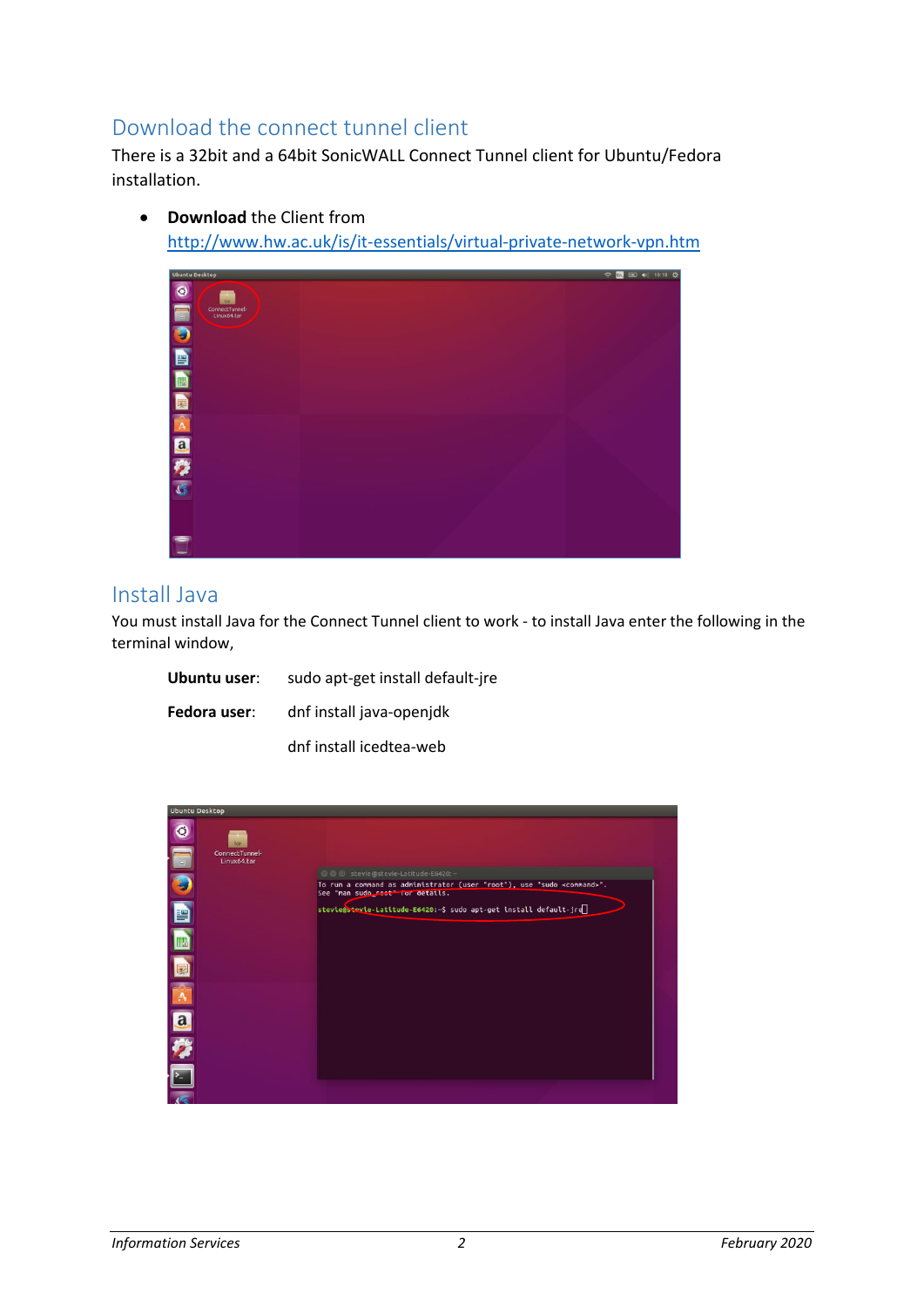# <span id="page-2-0"></span>Extract the files

Once Java has installed you need to extract the files from the connect tunnel.

- 1. **Double click** the ConnectTunnel folder
- 2. Click **Extract**

You can make a new folder to extract the files to or extract to another folder of your choice.

| Activities            | Archive Manager                     |                                                                     | 2 Nov 22:27                     |                                 |                                                                                         | $\bullet$<br>A<br>п |
|-----------------------|-------------------------------------|---------------------------------------------------------------------|---------------------------------|---------------------------------|-----------------------------------------------------------------------------------------|---------------------|
| t<br>$\bullet$        | hwll<br>ō<br>Rubbish Bin            | Extract<br>Location: $\Box$ /<br>G.                                 | ConnectTunnel_Linux64-12.4      | $Q =$                           | $\Box$                                                                                  |                     |
| $\mathbf{G}$<br>A Q U | ConnectTunnel_-<br>Linux64-12.40.0. | Name<br>ConnectTunnel-Linux64-12.40 4.5 MB<br>install.sh<br>version | $v$ Size<br>10.5 kB<br>12 bytes | Type<br>shell script<br>unknown | Modified<br>Tar archive  24 October 2020, 1<br>24 October 2020, 1<br>24 October 2020, 1 |                     |
| m                     |                                     |                                                                     |                                 |                                 |                                                                                         |                     |

We made a folder called VPN on the desktop and extracted the files to it.

3. **Close** the Installer window

| Activities                                   | D Archive Manager                                                          | 2 Nov 22:27                                                                                                                                                                                                                                                                                               |  |
|----------------------------------------------|----------------------------------------------------------------------------|-----------------------------------------------------------------------------------------------------------------------------------------------------------------------------------------------------------------------------------------------------------------------------------------------------------|--|
| $\bullet$<br>$\bullet$<br>C                  | $\Omega$<br>hudl<br>ConnectTunnel -<br>Linux64-12.40.0<br>ō<br>Rubbish Bin | ConnectTunnel Linux64-12.4<br>$\alpha =$<br>Extract<br>$\Box$<br>٠<br>Location: $\Box$ /<br>$\omega$                                                                                                                                                                                                      |  |
| $\bullet$<br><b>B</b><br>A<br>$\bullet$<br>P | VPN                                                                        | Modified<br>» Size<br>Name<br>Type<br>ConnectTunnel-Linux64-12.40 4.5 MB<br>Tar archive  24 October 2020, 1<br><i>install.sh</i><br>shell script<br>24 October 2020, 1<br>10.5 kB<br>unknown<br>12 bytes<br>24 October 2020, 1<br>version<br>Extraction completed successfully<br>Show the Files<br>Close |  |
| $\cdots$<br>₩                                |                                                                            |                                                                                                                                                                                                                                                                                                           |  |

#### <span id="page-2-1"></span>Run the installer

Run the installer from within the terminal window

- 1.  $>$  cd to the folder where the extracted files are e.g. cd Desktop/vpn
- 2. > type in **sudo ./install.sh**

This will install the connect tunnel program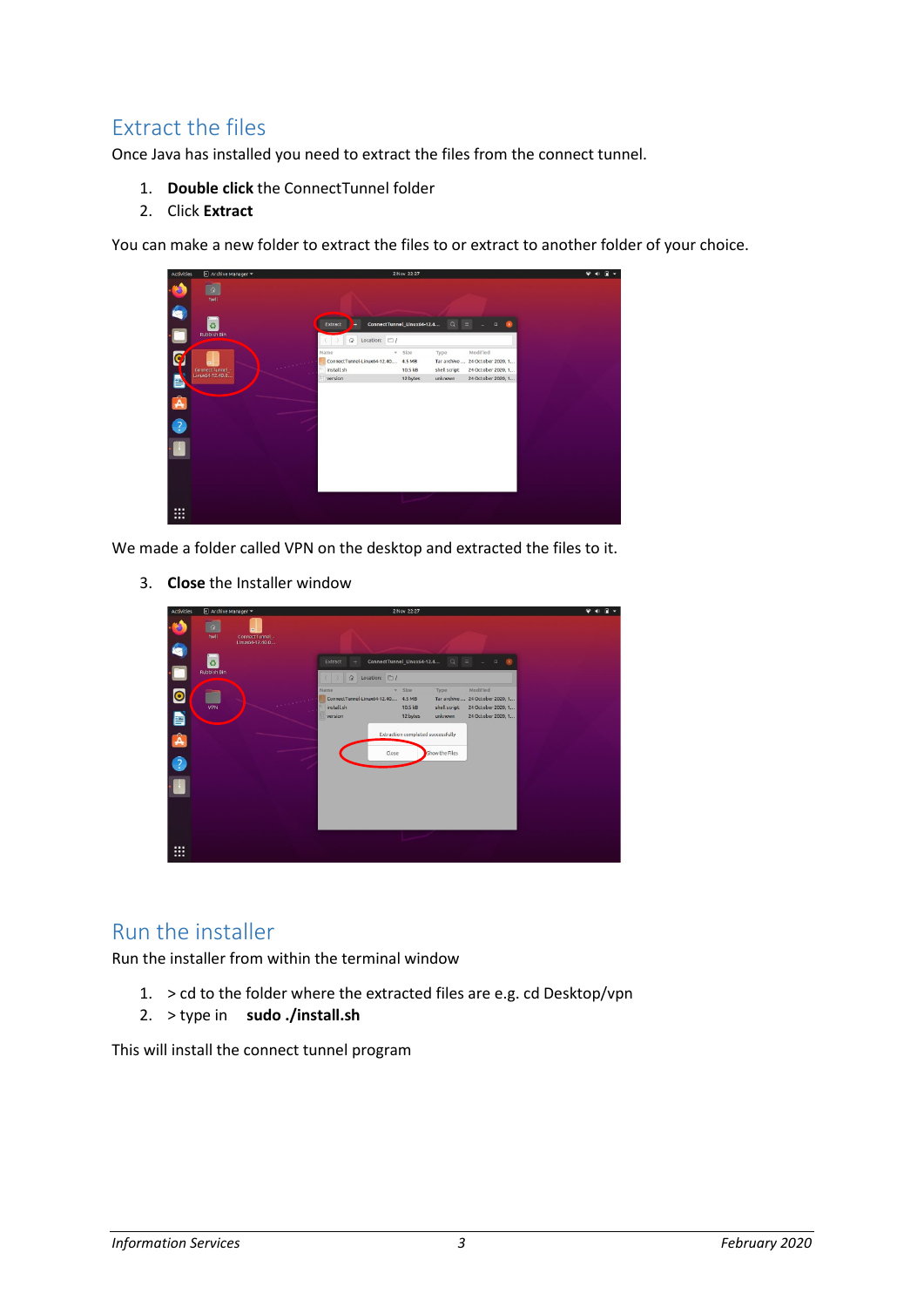

### <span id="page-3-0"></span>Add the connection

Once the installer has installed you must add the connection.

- 1. Type **startctui** in the terminal window
- 2. In the Configuration field, click the drop down arrow and choose **ADD Connection**

| <b>Activities</b>              |                                  | ** com-sonicwall-nixconnect-ConnectApplication * |            |                                        | 2 Nov 22:31                                                                         |                                                                                      |  |  |
|--------------------------------|----------------------------------|--------------------------------------------------|------------|----------------------------------------|-------------------------------------------------------------------------------------|--------------------------------------------------------------------------------------|--|--|
| ъ<br>G                         | $\hat{\mathbf{u}}$<br>hwill<br>ō | ConnectTunnel_-<br>Linux64-12.40.0               | $\sqrt{n}$ | hwll@hwll007:~/Desktop/VPN\$ startctui | hwll@hwll007: ~/Desktop/VPN                                                         | $\begin{array}{ccccccccccccccccc} \Box & \equiv & - & - & \Box & \times \end{array}$ |  |  |
| $\bullet$                      | Rubbish Bin<br>VPN               |                                                  |            |                                        | <b>Connect Tunnel</b><br>SONICWALL <sup>'</sup> Secure Mobile Access Connect Tunnel |                                                                                      |  |  |
| D<br>Â<br>$\bullet$            |                                  |                                                  |            | Configuration:                         | Status: Disconnected                                                                | ×<br>Edit<br>ę                                                                       |  |  |
|                                |                                  |                                                  |            | $\left( 7\right)$<br>Advanced          |                                                                                     | Connect                                                                              |  |  |
| <b>ISB</b><br><br><br>$\cdots$ |                                  |                                                  |            |                                        |                                                                                     |                                                                                      |  |  |

- 3. Enter the configuration name and server details
	- **Name**: HW work
	- **Server**: hwvpn.hw.ac.uk
- 4. Click **Save**

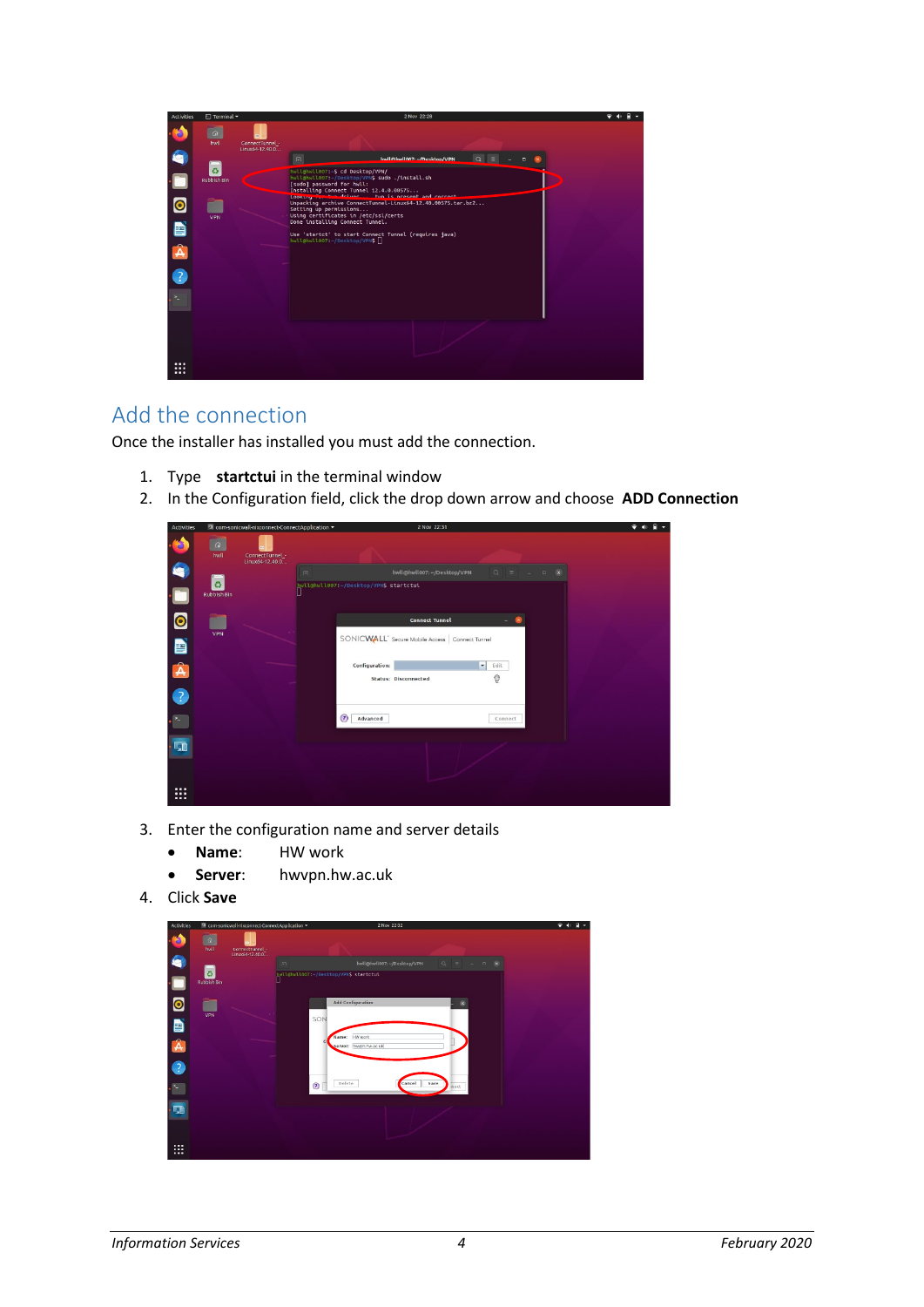#### <span id="page-4-0"></span>Connect to the VPN

1. Click **Connect**



- From the Login Group drop-down and select **HWAzure**
- 2. Click **OK**



3. Enter you **HWU username** and **password** at the MS login page